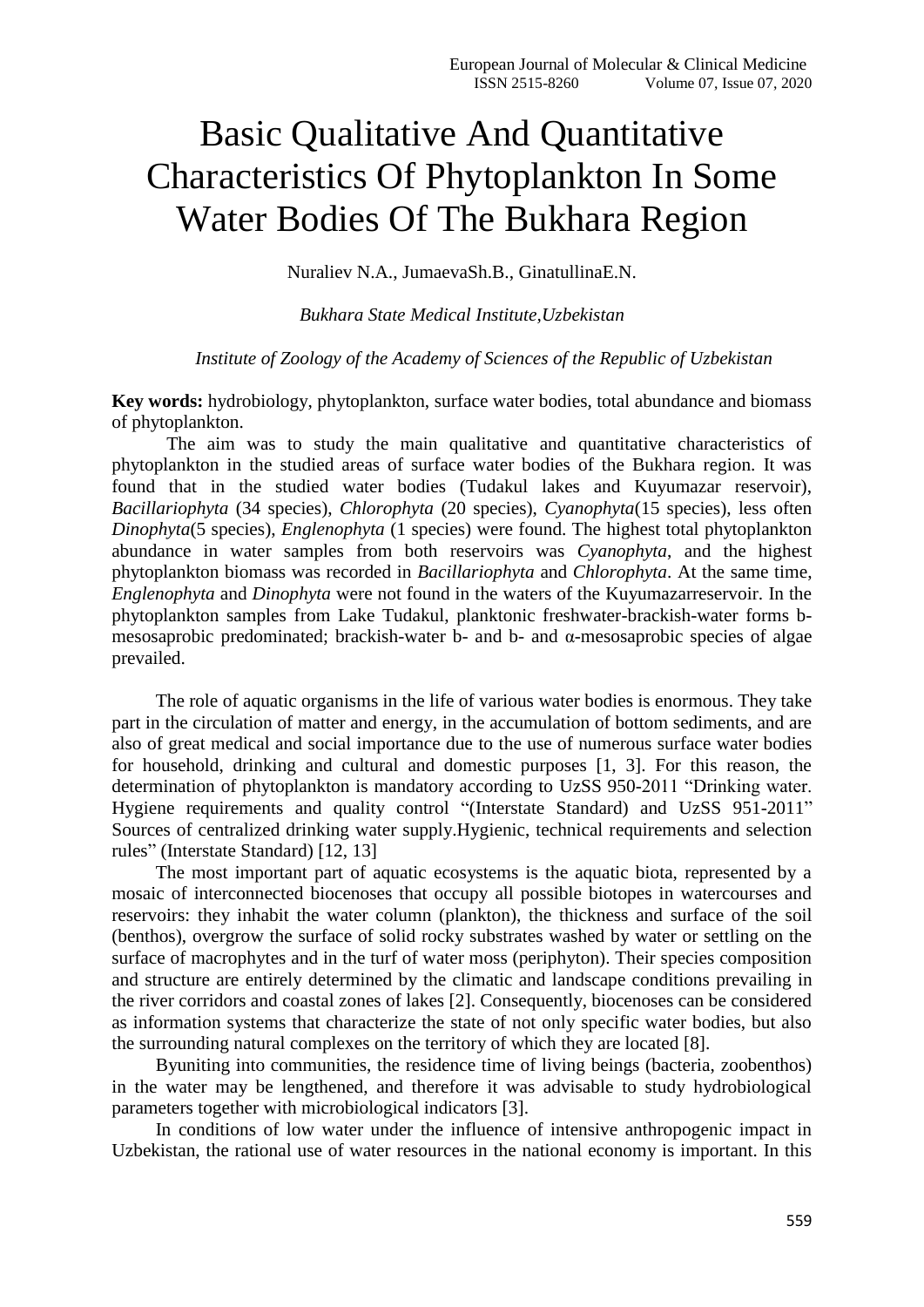regard, constant monitoring, assessment of the variability of the microbial and chemical composition of water in water bodies is of great importance [6].

Changes in the chemical, mineral composition of water affect the microbial composition of water in reservoirs. Pathogenic microorganisms transmitted by water, adapting to these conditions, change their biological properties [7].

Due to the vital activity of aquatic organisms, the chemical composition of water is formed, thereby determining its quality. The microflora of reservoirs performs the function of a primary oxidant or reductant of pollutants entering the reservoir [4].

Phytoplankton are microscopic plant organisms that freely soar in the water column and carry out photosynthesis, and are one of the important elements of aquatic ecosystems involved in the formation of water quality and the productivity of a reservoir [9,10,11].

As is known, the study of phytoplankton occupies an important place in biomonitoring, since algae assimilate solar energy, accumulating it in the form of organic compounds during photosynthesis, while releasing oxygen necessary for respiration of algae themselves and other inhabitants of the reservoir [5]. The organic matter synthesized by them serves as a source of energy for heterotrophic organisms - bacteria, animals. Therefore, the properties of the phytoplankton link of an ecosystem determine its state.

The abundance, biomass, taxonomic composition, and physiological activity of phytoplankton make it possible to draw conclusions about the well-being of the water body or its critical state [8].

**The purpose** of this research was to study and assess the main qualitative and quantitative characteristics of phytoplankton in the studied areas of surface water bodies of the Bukhara region.

# **1. MATERIALS AND METHODS**

The composition, abundance, and distribution of phytoplankton over surface (open) water bodies of the studied region (Bukhara region of the Republic of Uzbekistan) are due to unequal hydrological, hydro chemical conditions and anthropogenic impact.

We have investigated the surface water bodies of the Bukhara region - Lake Tudakul and the Kuyumazar reservoir, which are used for household, drinking, cultural, household and irrigation purposes. The studies were carried out in the spring and summer of 2020. Were examined 16 samples taken from different places of these reservoirs.

In biological research, the most reliable and acceptable method for sampling phytoplankton from surface water is the bathometric method. Samples taken with a bathometer were used both for quantitative accounting and for the qualitative characterization of the sample taken.

In the researches carried out, phytoplankton samples were taken with a one-liter Ruttner bathometer: samples were poured 250 ml into 500 ml dishes, mixed (i.e., integral samples were taken).

For high-quality collection of phytoplankton, we used silk gas plankton net No. 76. For "soft" fixation of phytoplankton samples, Lugol's solution (until slightly yellow) was used, followed by the addition of 40% formalin (10 ml of 40% formalin for 0.5 l of the sample). It should be taken into account that high concentrations of the specified fixative cause deformation of algae and a change in the color of their pigment [8].

Phytoplankton samples were collected according to generally accepted algological methods [5, 8]; identification keys were used to identify the species composition of microalgae [10, 11].

The sample taken in a polyethylene bottle was fixed with 40% formalin and Lugol's solution, supplied with a label (sample number, date, water body, by whom it was taken, in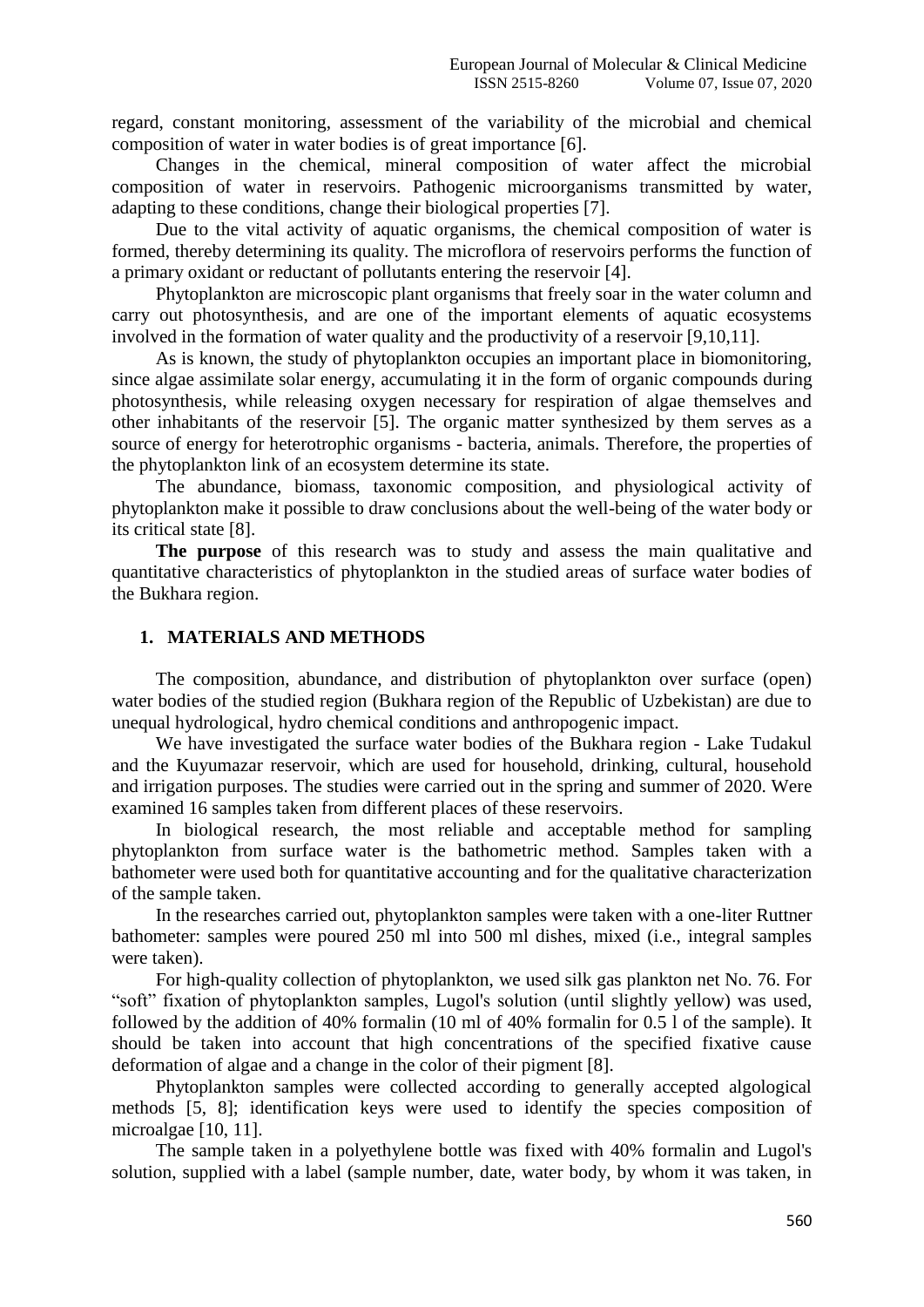the presence of whom the sample was taken). Standard horizons for water sampling were: 0 (surface); 0.5; 1.0; 2.5; 5 m.

The sedimentary method was used for phytoplankton samples. Then, according to the methods, the precipitate was brought to 100 ml.

In office conditions, the sedimentation method (sedimentation) was used to concentrate samples, because Planktonic cells settle at a speed of 1 cm in 3 hours [9], then the samples were settled in a dark place for 5-10 days, and then the filtrate was slowly sucked off with a siphon through a double layer of plankton net from silk gas No. 76 (this helps to preserve the fine structures of algae).

The compaction of the taken sample was carried out in 2 stages: from 0.5 L (500 ml) to 0.1 L (100 ml). Then, after secondary settling (no more than 5 days), the solution was sucked off again. Poor samples (winter-spring) were brought to a volume of 10 ml (usually up to 20 ml), very rich (summer ones during the "blooming" blue-green period) - up to 50 ml, sometimes even up to 100 ml, in this case the secondary settling of the sample is not produced).

The quantitative processing of the material was carried out according to the generally accepted algological method in a Goryaev chamber with a volume of (0.001 mm3) or in a Fuchs-Rosenthal chamber with a volume of (3.2 mm3). Further research was carried out in the laboratory using a MEIJI light microscope.

The data obtained by counting phytoplankton were used to calculate their abundance, for which the conversion formula was used:

 $N = n x v1 / v2 x W$ , where,

N is the number of cells in 1 cm3 of water;

n is the number of cells in a 1 mm3 chamber;

v1 - Volume of sample concentrate (cm3);

v2 - Chamber volume (cm3);

W - Volume of the sampled (cm3).

The biomass of the studied phytoplankton was determined by a generally accepted calculation method [3, 8].

In the course of research, the following qualitative and quantitative characteristics of phytoplankton were determined: species composition of phytoplankton; the number of species in each main group; taxonomic composition of phytoplankton; number and biomass of species and main groups of phytoplankton - number of cells x103.

### **2. THE RESULTS OF THE RESEARCHES AND THEIR DISCUSSION**

During the reconnaissance trip, samples of phytoplankton were taken, in which 75 species, varieties and forms of algae were found: diatoms (Bacillariophyta) - 34 species; green (Chlorophyta) - 20 species; blue-green (Cyanophyta) - 15 species; dinophytes (Dinophyta) - 5 species; Euglenophyta (Euglenophyta) - 1 species.

The taxonomic structure of phytoplankton in water bodies of the Bukhara region is presented in table. 1.

Table 1 Taxonomic structure of phytoplankton in the studied areas of water bodies in Bukhara region

| Algae taxon               | LakeTudakul | Kuyumazarreservoir |
|---------------------------|-------------|--------------------|
| Bacillariophyta (diatoms) |             |                    |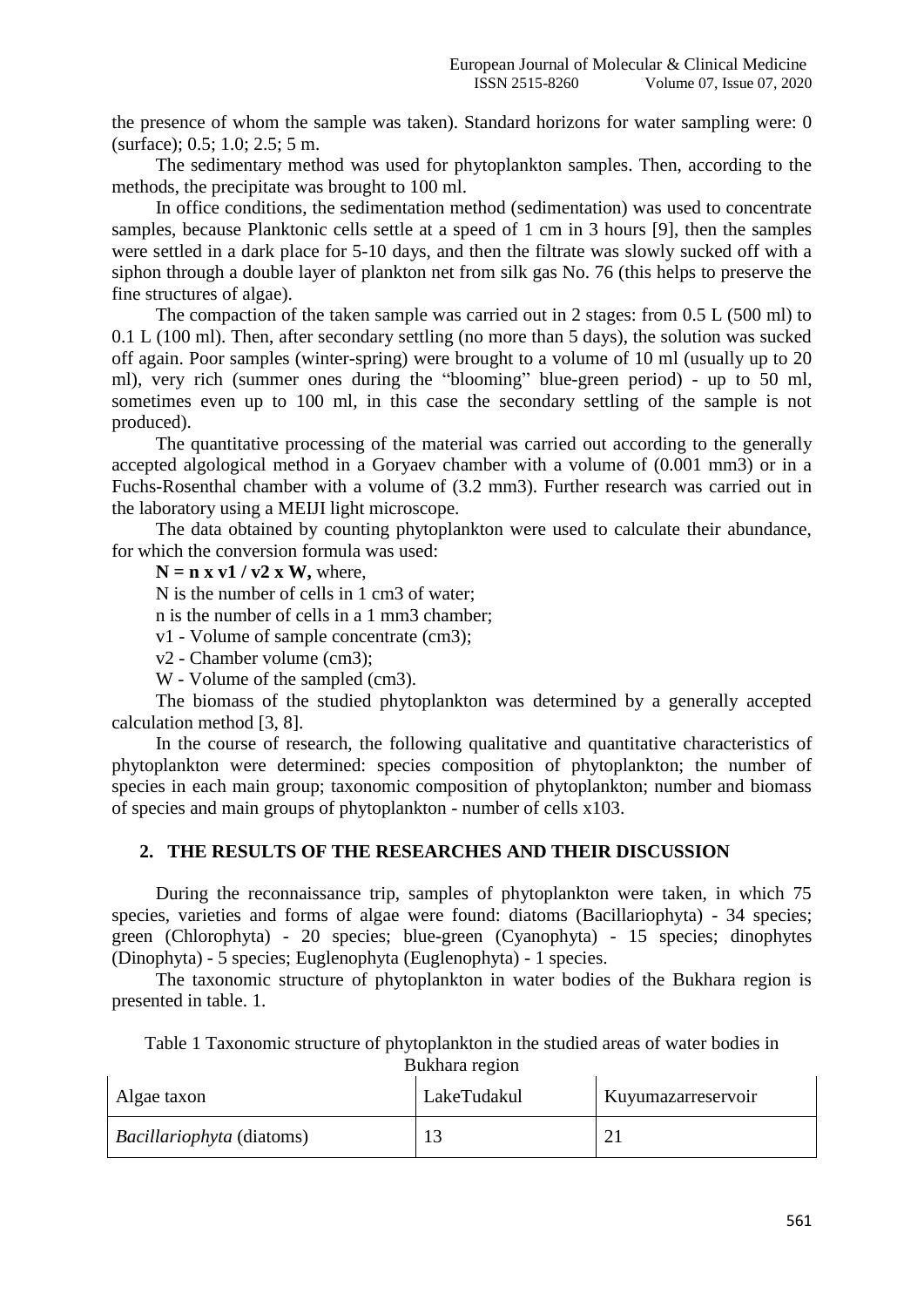#### European Journal of Molecular & Clinical Medicine ISSN 2515-8260 Volume 07, Issue 07, 2020

| <i>Chlorophyta</i> (green)                        | 14 | $\theta$                                             |
|---------------------------------------------------|----|------------------------------------------------------|
| Cyanophyta (blue-green)<br>Dinophyta (dinophytic) |    | $\theta$                                             |
| Euglenophyta (euglena)                            |    | $\overline{\phantom{a}}$<br>$\overline{\phantom{0}}$ |
| Total number of species                           | 42 | 33                                                   |

The dominant complex of phytoplankton communities in the studied areas of Lake Tudakul and the Kuyumazar reservoir was mainly represented by producers. Among them, diatoms, green and blue-green algae reach the greatest development and diversity, as well as dinophytic and euglenic algae with a low abundance (1-5 species).

Diatoms *(Bacillariophyta)* and green *(Chlorophyta)* algae in the samples from Lake Tudakul were found more often than others: 13 (31.0%) and 14 (33.3%) species, respectively.

Blue-green algae *(Cyanophyta)* in phytoplankton samples of the studied areas of this reservoir are poorly represented, only 9 species, which amounted to 21.43% of the total number of species. The widespread planktonic colonial and filamentous forms of algae of the genera *Merismopedia, Microcystis, Gloeocapsa, Gomposphaeria* and species of the *Oscillatoriacea* family prevailed.

The most indicative quantitative development of blue-green algae *(Cyanophyta)* was noted in a sample from Lake Tudakul. The number of blue-greens here in the sample was 6500.00x103 cells / l, and the biomass was 58.694 mg / l. The least development of bluegreen algae was noted in a sample from the Kuyumazar reservoir: the number was 706.250x103 cells / l with a biomass of 11.150 mg / l (Table 2).

In terms of taxonomic diversity, diatoms *(Bacillariophyta)* occupied a dominant position in phytoplankton samples (34 species, 45.33%) of the studied open water bodies.

In June phytoplankton samples from Lake Tudakul, planktonic freshwater-brackishwater forms b-mesosaprobic species of the genera *Melosira, Cyclotella, Fragilaria, Synedra* prevailed. The phytoplankton sample from the Kuyumazar Reservoir was dominated by brackish water (mesohalobes) b- and b-α-mesosaprobic forms of algae from the genera *Cocconeis, Achnanthes, Gyrosigma, Amphiprora, Navicula, Bacillaria, Nitzschia.*

With a single occurrence, diatoms *(Bacillariophyta),* due to the large cell size, made up a large biomass. The number of diatoms in the samples was 162,500x103 cells / l and 193,750x103 cells / l, and the biomass, respectively, was 61.344 mg / l and 187,800 mg / l.

| Taxon                                                     | Lake Tudakul       | Kuyumazarreservoir |  |  |
|-----------------------------------------------------------|--------------------|--------------------|--|--|
| Cyanophyta (blue-green)                                   | 6500,00 / 58,694   | 706,250/11,150     |  |  |
| Bacillariophyta (diatoms)                                 | 162,500 / 61,344   | 193,750 / 187,800  |  |  |
| Euglenophyta (euglena)                                    | 12,500 / 11,150    | $\Omega$           |  |  |
| Dinophyta (dinophytic)                                    | 150,625 / 211,125  | 0                  |  |  |
| Chlorophyta (green)                                       | 756,250 / 188,400  | 87,500 / 31,500    |  |  |
| Total number of cells x103 cells / 1 /<br>biomass, $mg/1$ | 7621,875 / 530,713 | 987,500 / 230,450  |  |  |

Table2 Quantitative development of phytoplankton in the studied areas of water bodies in Bukhara region (number of cells  $x103 / \text{biomass}$  mg / l)

*Note:* in the numerator is the total number of phytoplankton (cells / l), in the denominator is the biomass of phytoplankton (mg / l).

Green algae *(Chlorophyta)* in the samples of the investigated water bodies are represented moderately - 20 species or 26.67%, forms and varieties, which are mainly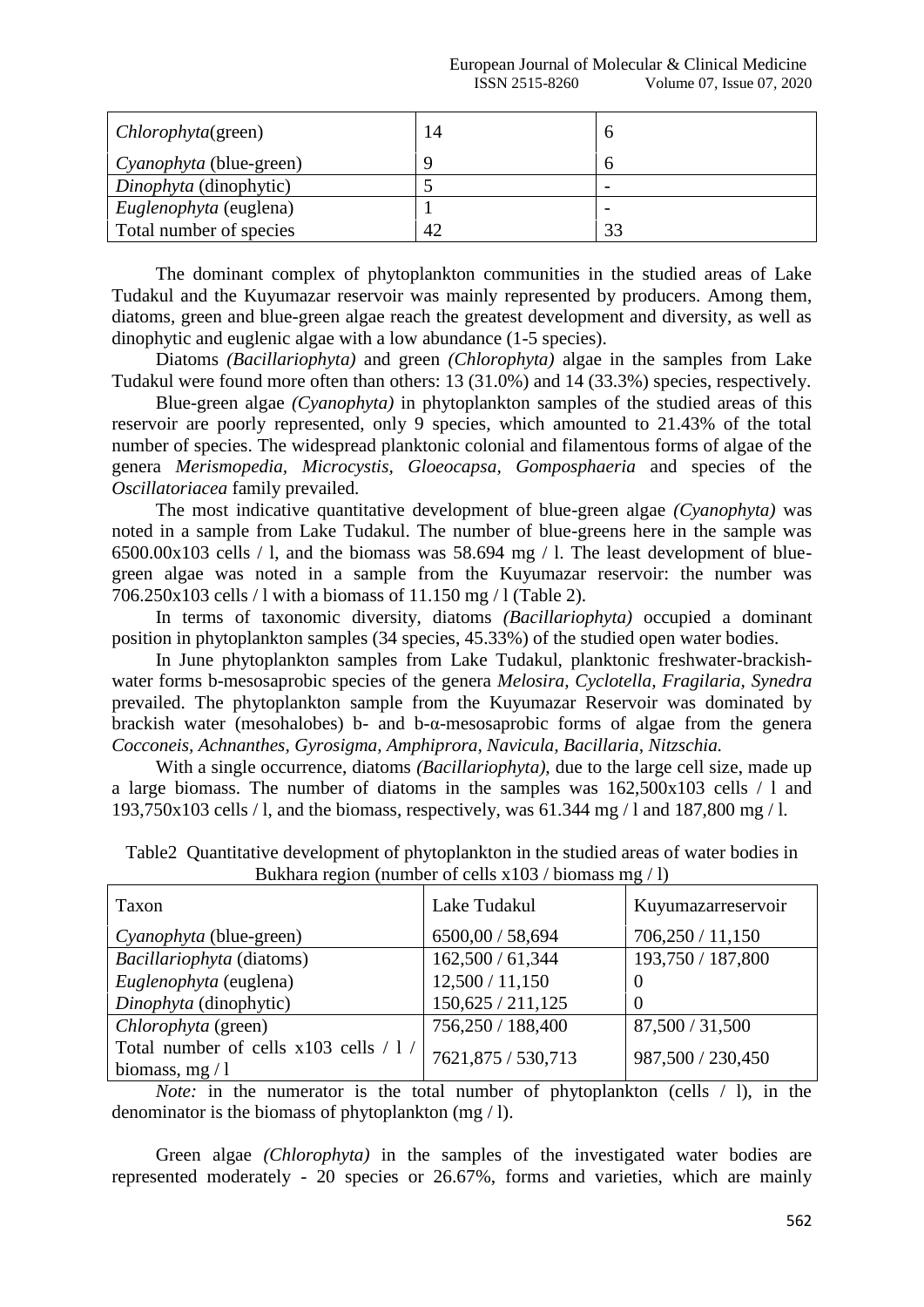represented by widespread b-mesosaprobic species from the genera*Ankistrodesmus, Oocystis, Chlorella, Chlamidomonas, Scenedesmus, Cosmarium,* etc. The number of green algae in phytoplankton samples was 756.250x103 cells / l and 87.500x103 cells / l, and the biomass was 188.400 mg / l and 31.500 mg / l, respectively.

In phytoplankton samples from Lake Tudakul, there was a good development of dinophytic algae - Dinophyta (5 species), which are mainly represented by the genera*Glenodinium, Peridinium,* and *Eugleic algae - Thahelomonas*with a single occurrence. The number of dinophytic algae was 150.625x103 cells / l, and the biomass was 211.125 mg / l. At the same time, dinophytic and eugleic algae were not found in water samples from the Kuyumazar reservoir.

The species composition of the studied species of algae in the phytoplankton community of the investigated areas of the water bodies of the Bukhara region is presented in Table. 3.

Table 3 Species composition of phytoplankton found in the studied water bodies of the

Bukhara region Taxons S Lake Tudakul Kuyumazarreser voir Microalgae 1 7 Cyanophyta *Merismopediaglauca* (Ehr.) Nag.  $\begin{array}{c|c} \hline \text{for} & \text{if } \text{c} \\ \hline \end{array}$ *Microcystisaeruginosa* Woron. b-a p **-** *M.pulvereaf.planctonica (*G.M.Smith.) b-a D **-**  $G\omega_0$  *capsaalpina*Nag. end.Brend.  $\begin{vmatrix} b & 1 \\ 0 & 1 \end{vmatrix}$  + *Gl.minima*(Kütz.) Hollerb. b **+ -** *Gl.turgida*(Kütz.) Hollerb. b **+ -** *Gomphosphaerislacustris*Chod. b **+ -** *Oscillatoria limosa* Ag. b-a **-** C *Osc.planctonica* Wolosz. b-o C -*Phormidium uncinatum* (Ag.) Gom. b **-** C *LyngbyaKuetzingii* (Kütz.) Schmidle b C C Bacillariophita *Melosiravarians*Ag. b **+ -** *Cyclotellacaspia*Grun. b-a **+ +** *C.meneghiniana*Kütz b-a **+ -** *Fragilariacrotonensis*Kitt.  $\begin{vmatrix} 0-b \end{vmatrix}$  **-**  $\begin{vmatrix} + & 1 \end{vmatrix}$ *Synedraacus*Kütz. o-b **+ +** *S. minuscula* Grun.  $\vert \cdot \vert$  +  $\vert$  + *S.pulchella*(Ralfs) Kütz. b  $\vert$  **b**  $\vert$  **+**  $\vert$  **-***S.tabulata* (Ag.) Kütz. b **+ -**  $S. u \cdot \text{ln}(N \cdot \text{ln}(S))$  Ehr. **b**  $+$  **-**  $\cdot$ *Achnanthesaffinis*Grun. o **- +** *Ach.minutissima*Kütz. o-b **- +** *Rhoicospheniacurvata*(Kütz.) Grun. b **+ -** *Diploneis Smithii v.pumilla* (Grun.) Hust.  $\begin{vmatrix} b-a \end{vmatrix} + \begin{vmatrix} a & b-a \end{vmatrix} +$ *Navicula spp.* b **- +** *N.bacillum*Ehr. b-a **- +** *N.cryptocephalav.intermedia*Grun. b  $\vert$  **+**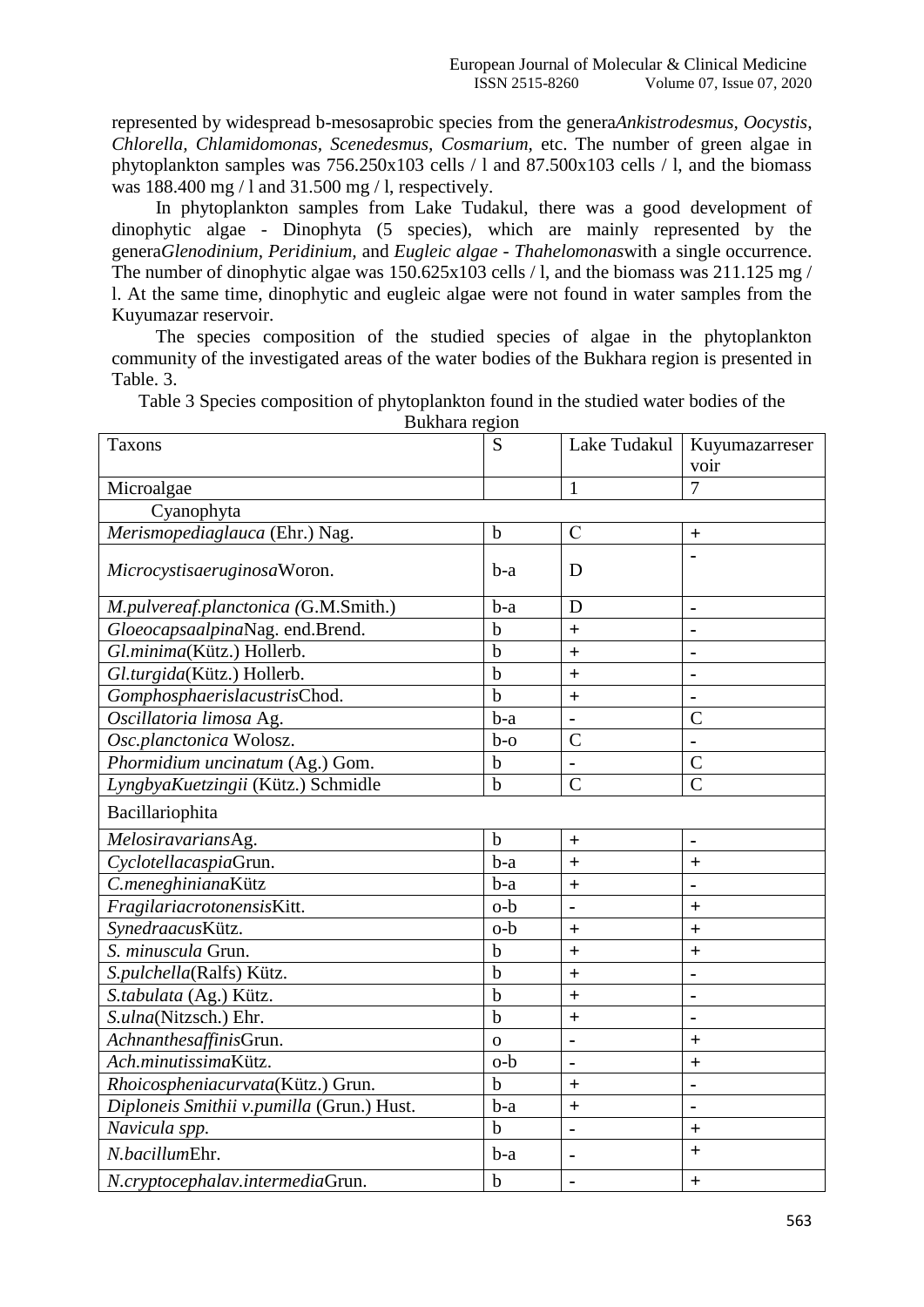| N.cryptocephalav.veneta(Kütz.) Grun.  | a-b         | $\pm$                    | $\ddot{}$                |
|---------------------------------------|-------------|--------------------------|--------------------------|
| N.cincta (Ehr.) Kütz.                 | $b-a$       |                          | $+$                      |
| N.pygmaea Kütz.                       | a-b         |                          | $\ddot{}$                |
| N.rhynchocephala Kütz.                | a-b         | $\blacksquare$           | $+$                      |
| Pinnulariaviridis(Nitzsch.) Ehr.      | $\mathbf b$ |                          | $\ddag$                  |
| Gyrosigmascalproides(Rabenh.) Cl.     | $\mathbf b$ | $\blacksquare$           | $\ddot{}$                |
| Ampiprora paludosa W.Sm.              | $\mathbf b$ | $\blacksquare$           | $\ddot{}$                |
| Amp.paludosa v.subsalina Cl.          | $\mathbf b$ |                          | $+$                      |
| Gomphonemaolivaceum (Lyng.) Kütz.     | $\mathbf b$ | $\bm{+}$                 |                          |
| BacillariaparadoxaGmelin.             | a           |                          | $\bm{+}$                 |
| Nitzschia capitelata Hust.            | $\mathbf b$ | $+$                      |                          |
| N.intermedia Hantzsch                 | $\mathbf b$ |                          | $\pm$                    |
| N.palea (Kütz.) Grun.                 | a           |                          | $\pm$                    |
| N.vermicularis (Kütz.) Grun.          | $\mathbf b$ |                          | $+$                      |
| Chryptohyta                           |             |                          |                          |
| Chryptomonas spp.                     | $\mathbf b$ | $\blacksquare$           |                          |
| Euglenophyta                          |             |                          |                          |
| Thrachelomonas spp.                   | $\mathbf b$ | $+$                      | $\overline{\phantom{a}}$ |
| Dinophyta                             |             |                          |                          |
| Gimnodinium spp.                      | $\mathbf b$ | $\ddot{}$                | $\blacksquare$           |
| Glenodimiumborgei (Lemm.) Schiller    | $\mathbf b$ | $\overline{C}$           |                          |
| Peridinium cinctum (O.F.M.)Ehr.       | $\mathbf b$ | $\overline{C}$           |                          |
| P.caudatum (O.F.M.)Ehr.               | $\mathbf b$ | $\ddag$                  |                          |
| P.bicepsf.tabulatum (O.F.M.)Ehr.      | $\mathbf b$ | $\overline{C}$           |                          |
| Chlorophyta                           |             |                          |                          |
| Ankistrodesmus angustus(Bern)         | $\mathbf b$ | $\ddot{}$                |                          |
| Oocystis marssoniiLemm.               | $\mathbf b$ | $\mathcal{C}$            |                          |
| Oocystis spp.                         | $\mathbf b$ | $\overline{C}$           |                          |
| O.natans Wille.                       | $\mathbf b$ | $\overline{C}$           | $+$                      |
| Chlorella vulrgarisBeyer.             | $\mathbf b$ | $\overline{C}$           | $\ddot{}$                |
| Chlamidomonas spp.                    | $\mathbf b$ | $\ddag$                  |                          |
| ChlorococcumhumicolaMeneg.            | $\mathbf b$ | $\ddot{}$                |                          |
| CosmariumformulosumHofm.              | $\mathbf b$ |                          | $+$                      |
| C.granatumRensch.                     | $\mathbf b$ |                          | $\ddot{}$                |
| Chodatellacitriformis                 | $\mathbf b$ | $\mathcal{C}$            |                          |
| Golenkiniaradiata                     | $\mathbf b$ | $\ddagger$               |                          |
| Scenedesmusacuminatus (Lagerh.) Chod. | $\mathbf b$ | $\ddot{}$                |                          |
| Sc.bijugatus(Turp.) Kuetz.            | b           | $+$                      |                          |
| Sc.quadricauda(Turp.) Breb.           | $\mathbf b$ | $\ddot{}$                | $\pm$                    |
| Sc.obliguusKütz.                      | $\mathbf b$ | $\ddag$                  |                          |
| Gonatozigonbrebissonii de Bary        | $\mathbf b$ | $\ddot{}$                |                          |
| Algae spp.                            | $\mathbf b$ |                          | $\ddot{}$                |
| Mucotaspp.                            | a           | $\overline{\phantom{a}}$ |                          |
| Consumens                             |             |                          |                          |
| Uronemanigricans                      | $b-a$       | $\overline{\phantom{a}}$ | $\qquad \qquad +$        |
| ChilodonellauncinataEhr.              | a-b         | $\boldsymbol{+}$         | $\ddot{}$                |
| Lecanespp.                            | $\mathbf b$ | $^{+}$                   |                          |
| Colurellauncinata                     | b-a         | $^{+}$                   |                          |
|                                       |             |                          |                          |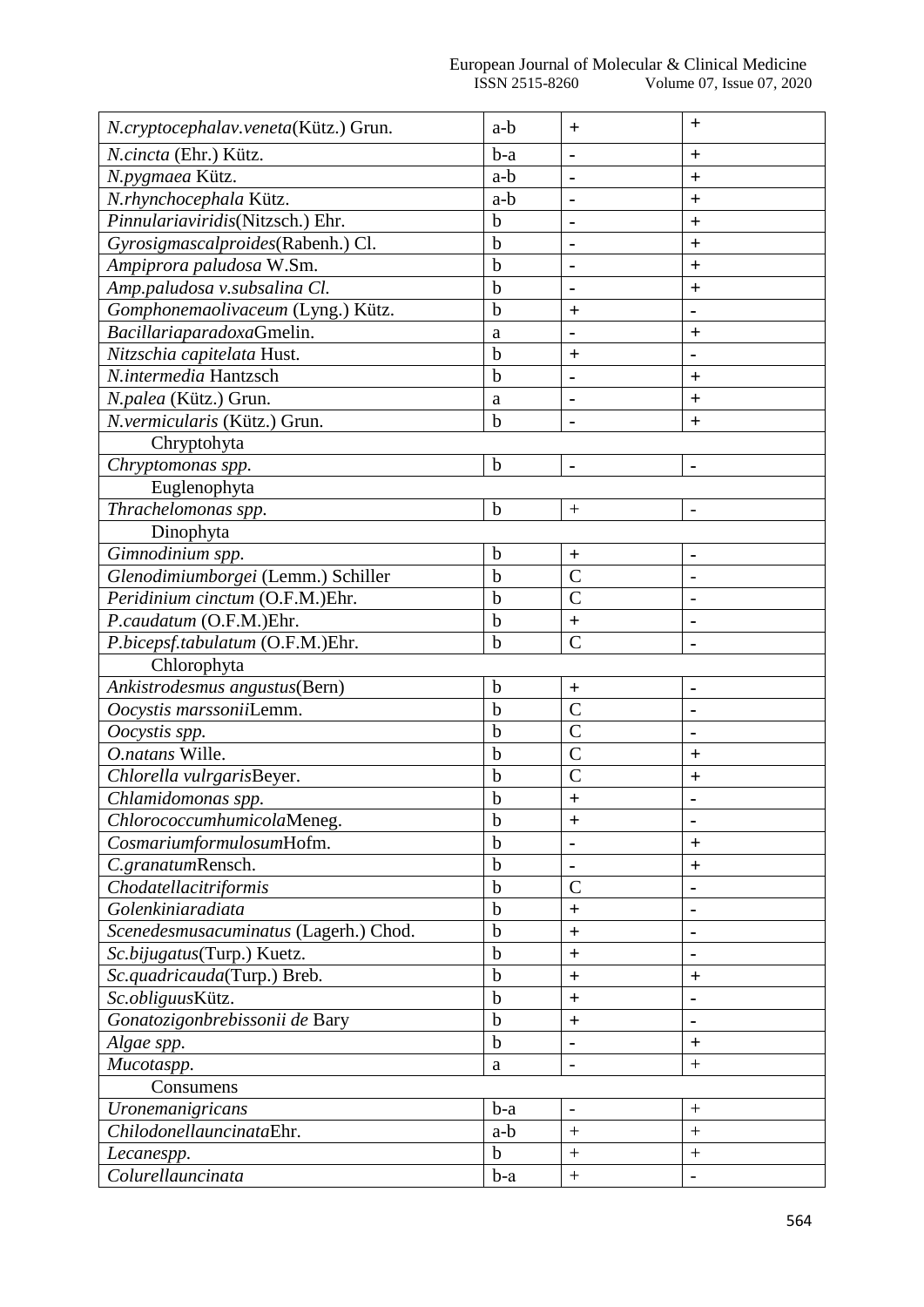| <i>Rotariarotatoria</i> (Pallas) | a-b | - |  |
|----------------------------------|-----|---|--|
| Nematoda gen. spp. 1             | a-b | - |  |

*Conditional designations:* S - saprobity of organisms; + - single occurrence (1-9 cells); C - subdominants (10-40 cells); D - dominants (over 40 cells); vdr - reservoir.

It should also be noted that representatives of rotifers *(genera Rotaria, Colurella, Lecane, Chilodonella)* and fungi *(Mucota spp.)* were found in phytoplankton samples from water bodies.

The obtained hydrobiological information from the investigated water bodies of the Bukhara region indicates that anthropogenic factors, especially pollution, cause changes in the composition, structure and ecological state of aquatic biocenoses of various depths, expressed in the change of dominant complexes of organisms, simplification of the ecological structure, the appearance of high saprobic species.

Analysis of the ecological characteristics found in the phytoplankton of algae indicates that, under the conditions of modern water salinity in the studied water bodies, the species composition of summer phytoplankton was mainly freshwater-brackish water b-, b- and αmesosaprobic, brackish-water forms of algae.

## **3. CONCLUSIONS**

1. It has been established that in the studied water bodies (Tudakul lakes and Kuyumazar reservoir) the following types of algae are more often found: Bacillariophyta (34 species); Chlorophyta (20 species); Cyanophyta (15 species); less often - Dinophyta (5 species); Englenophyta (1 species).

2. It was revealed that the highest total phytoplankton abundance in water samples from both reservoirs was Cyanophyta  $(6500.00x103$  cells  $/ 1$  and  $706.250x103$  cells  $/ 1$ , respectively), and the highest phytoplankton biomass was noted in Bacillariophyta (187.800 mg / l) and Chlorophyta (188.400 mg / l). At the same time, Englenophyta and Dinophyta were not found in water samples from the Kuyumazar reservoir.

3. It was proved that in the phytoplankton samples from Lake Tudakul, planktonic freshwater-brackish-water forms b-mesosaprobic predominated; brackish-water b- and b- and α-mesosaprobic species of algae prevailed.

4. The increased number of phytoplankton was created mainly by representatives of colonial and filamentous blue-green algae of the Oscilatoriaceae family, and widespread diatoms Synedra, Fragilaria, Navicula, Nitzschia and green desmidia, protococcal algae.

# **4. LIST OF USED LITERATURE**

- [ 1] Almatov B.I., Nuraliev N.A., KurbanovaS.Yu. Seasonal dynamics of changes in the microbial composition of water in some reservoirs of Uzbekistan // Microbiological journal. - Kiev, Ukraine, 2016. - Volume 78. - No. 2. - S.95-102.
- [ 2] Barinova S.S., Medvedeva L.A., Anisimova O.V. Biodiversity of algae-indicators of the environment. Tel Aviv, 2006.-- 498 p.
- [ 3] Ginatullina E.N. Zooplankton of transformed mineralized lakes of Uzbekistan: dissertation for the degree of candidate of biological sciences, LAP Lampert Academic Publishing, Saarbruecken, 2013. - 141 p.